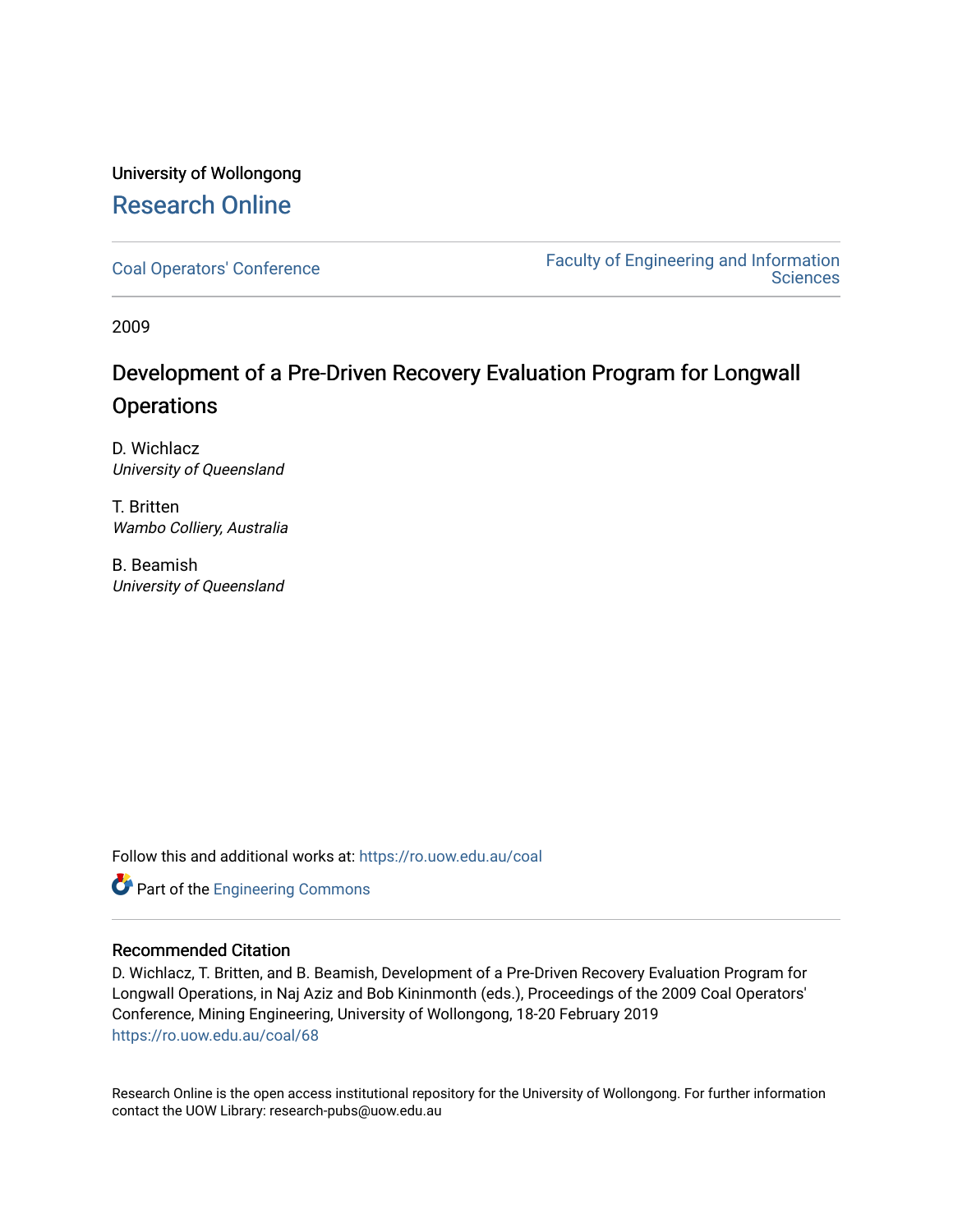# **DEVELOPMENT OF A PRE-DRIVEN RECOVERY EVALUATION PROGRAM FOR LONGWALL OPERATIONS**

# **David Wichlacz1 , Tim Britten<sup>2</sup> and Basil Beamish1**

*ABSTRACT:* Many longwall coordinators are examining the use of pre-driven recovery roadways. This method, if performed successfully can improve the overall efficiency and safety of moving longwall equipment from panel to panel. However, it is difficult to assess the feasibility of using predriven recovery unless extensive research is carried out or a consultant is used to analyse the particular situation. A number of previous case studies have been analysed to discover which parameters have the greatest influence on the success of pre-driven recovery. Floor strength, Coal Mine Roof Rating (CMRR), extraction depth, Roof Density Index (RDI), standing support and mining rate were the main parameters impacting on the successful implementation of pre-driven recovery roadways. These parameters have been incorporated into a program that was developed to assess the feasibility of using pre-driven recovery roadways. The Pre-driven Recovery Evaluation Program (PREP) is simple to operate and it will enable new longwall mining operations as well as current operations to quickly determine the suitability of the method to their site.

# **INTRODUCTION**

Pre-driven recovery is a very important aspect of longwall mining. Pre-driven recovery rooms are used to safely remove longwall equipment once extraction of a panel has been completed. This method, if performed successfully can improve the overall efficiency and safety of shifting longwall equipment from panel to panel. Pre-driven recovery can significantly reduce the longwall downtime due to panel change, and therefore considerably improve the profit margin of the operation.

The method of pre-driven recovery is slowly replacing the conventional method and to-date over 100 full or partial pre-driven recovery roads have been used in the US, Australian and South African underground coal mines (Thomas, 2008). The majority of these cases have proven to be extremely successful and improved the overall efficiency and safety of the operation as they were performed under appropriate strata conditions using the correct ground support. However, it is difficult to evaluate the feasibility of using pre-driven recovery unless carried out by strata specialists.

Analysis of past case studies has been used to discover the main parameters that influence the success of pre-driven roadways. These parameters have been incorporated into a program to assess the feasibility of using pre-driven recovery for a given situation and hence improve the overall safety and efficiency of longwall equipment recovery.

# **CURRENT LONGWALL RECOVERY METHODS**

The moving of longwall equipment from one panel to the next is a critical efficiency issue to any longwall operation. The two main longwall recovery methods that have been practiced to date are the conventional and pre-driven recovery methods.

# **Conventional Method**

Currently the average move time for longwall operations is around 20 days, while move times as long as 30 days are recorded. The move time can vary depending on face width, panel length (distance of move), experience of mine personnel, and amount of equipment installed on the new face prior to start up of the actual move (Bauer *et al*. 1989). The preparation for the conventional recovery method usually occurs at 15 m from the extraction point. The roof of the mine is supported by installing bolts and wire mesh along the longwall face at the end of each panel advance (Bauer *et al*. 1989). The bolts are installed either by hand-held drilling equipment or specialised single boom bolters designed specifically for this application (Tadolini, Zhang and Peng, 2002).

 $\overline{a}$ <sup>1</sup> *The University of Queensland, School of Engineering, Brisbane QLD* <sup>2</sup> *Wambo Colliery, New South Wales*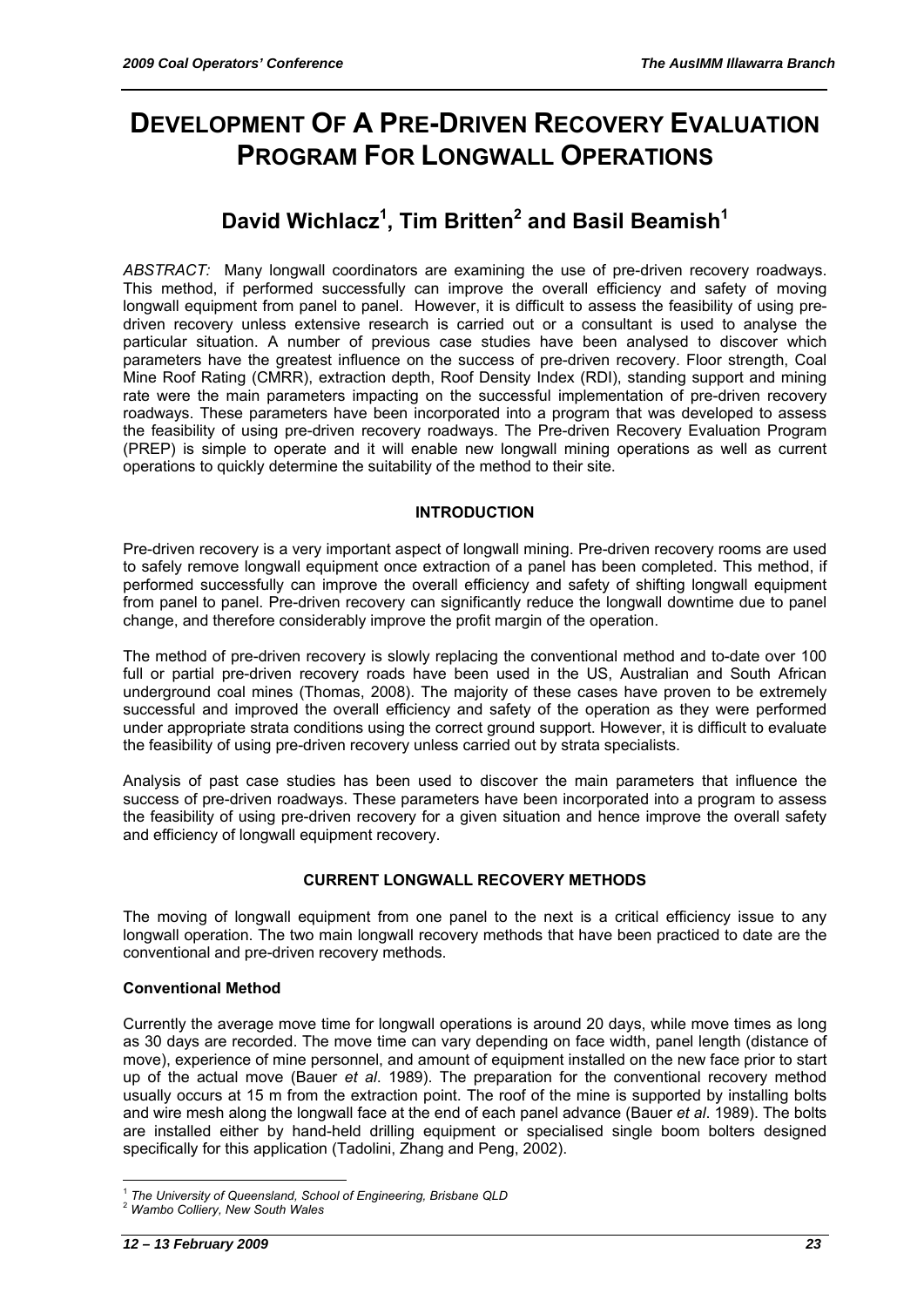Figure 1 illustrates a sectional view of the conventional recovery method.



**Figure 1 - Schematic of conventional recovery method** 

#### **Pre-driven Recovery Roadways**

As an alternative to the conventional method, mines have investigated and utilised pre-driven recovery rooms for longwall face moves. In this method an entry is developed and supported ahead of time so that the required combinations of standing and internal support can be installed prior to the longwall face approaching the extraction point.

The roadway is created using a continuous miner and generally has a width of around 5 m, however the width can range up to 12 m depending on the size of the equipment being recovered and ground conditions (Science Communication Services, 1990). The longwall is then able to extract the remaining fender at full speed before holing into the recovery roadway. Figure 2 represents a crosssectional view of the pre-driven recovery method.



**Figure 2 - Schematic of pre-driven roadway recovery** 

#### *Strata behaviour during pre-driven recovery*

It was discovered that once the unconfined fender has yielded, it will not carry any appreciable load owing to its poor post failure strength (Science Communication Services, 1990). At this stage, the supports and barrier pillar edge bear the load of a 16 m long cantilever and the roof strata behaves as though the face was at the edge of the barrier pillar (Figure 3). Consequently, the strata above the longwall face undergo various degrees of tensile failure ahead of the face line. As the remaining fender yields, the tensile strains are transferred to the barrier pillar edge and are considerably increased. At this point, if the cantilevered roof cannot support itself and fails, the shields will be carrying the majority of the load (Science Communication Services, 1990).

To improve the success of the recovery, it is therefore recommended that the longwall is checked and given a major service thirty metres before the pre-driven road is to be holed. From this point onwards the longwall is operated continuously until the recovery road is holed. The reason for this is to attempt to keep the front abutment pressure moving across the roadway into the solid outbye pillar. This is considered to be a vital element in the approach.

#### *Suitable ground conditions*

McCowan and Hornby (1989) found that the use of full length pre-driven recovery roads under laminate or mudstone/siltstone roof strata was a high risk operation from which the derived benefit could not be justified. It was found that if the cantilever fails through the weak intact rock or an inherent geological feature, then loads will be produced that exceed the support capacities. Therefore, the use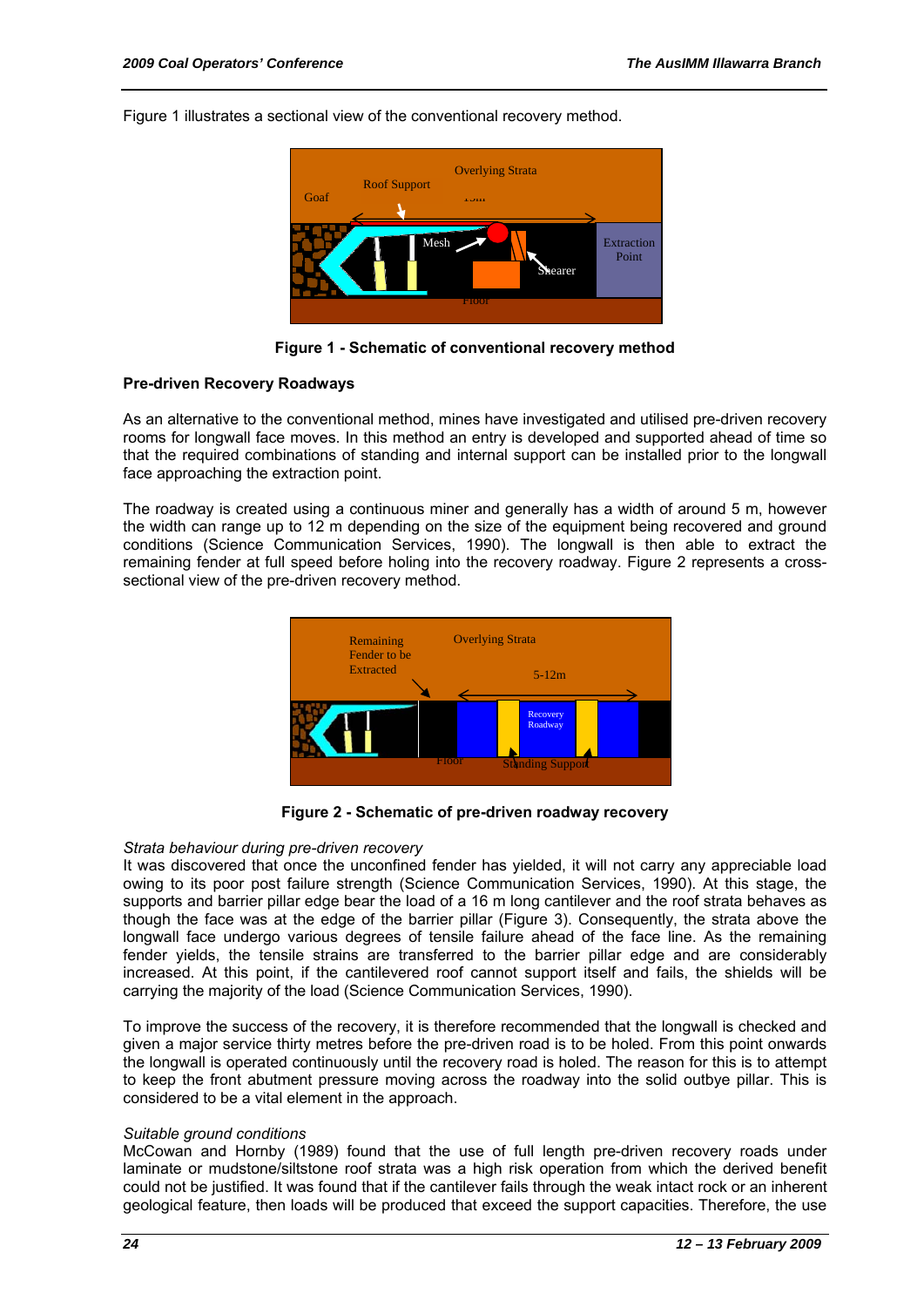of full length pre-driven recovery roads is not recommended under a laminate or mudstone roof without adequate passive support (McCowan and Hornby 1989).



#### **Figure 1 - The structures and forces involved in roof failure associated with a full-length, predriven recovery road (Science Communication Services, 1990)**

From research conducted by ACIRL (Science Communication Services, 1990) it was discovered that laminated strata have a lower shear modulus than more massive strata, which in turn results in more flexibility within the strata. This increased bending results in greater loading on the fender, leading to greater increased face and recovery road-rib side yielding. The reason for this is that the laminated roof is less able to support itself along with the overburden. As the overlying stratum is unable to support itself, higher capacity supports are required for softer or laminated roof types (Science Communication Services, 1990). Therefore it is reasonable to suggest that laminate or mudstone/siltstone roof strata are unsuitable ground conditions for pre-driven recovery roads unless adequate passive support is installed.

# *Selection of support design*

Peng (2007) found that the safest support design is to use a combination of standing supports and roof bolting. Both the roof bolting and standing support systems can be designed to independently support the room, or combined as a system, thereby utilising their individual advantages. Experiences have shown that with proper design this system can ensure a successful outcome (Peng, 2007).

The combination of the internal bolting system and the standing concrete supports are critical for the successful and safe recovery of the longwall equipment. A combined support system that is too soft or too stiff can result in excessive recovery room closures or brittle failures of the concrete crib systems (Tadolini, 2003). Figure 4 shows the installation of pumpable cribs. Note that a bag containing a softer material has been placed between the crib and the roof to allow for the cribs to be slightly compressed.

It is however possible to successfully recover equipment from a pre-driven roadway without the use of standing support. This has been proven at the US Steel, Mine 50 where traditional methods involving standing support are not feasible due to the difficulties of the plough face mining through these types of support (Smyth *et al*, 1998). Smyth *et al*. (1998) stated that recent development of new cable support systems provides an option for cut through entry support. Mine 50 and Jennmar Corporation personnel have worked together to design and apply the cable systems in the cut-through entries and full face recovery room to eliminate standing support. To date, a number of full face recovery rooms and cut-through in-panel entries have been successfully mined (Smyth *et al*, 1998)

# **DATA ANALYSIS**

In recent years, the National Institute for Occupational Safety and Health (NIOSH) compiled a comprehensive international database of past case histories of parameters associated with pre-driven recovery roadways (Oyler *et al*, 1998). An analysis of the NIOSH data was conducted to identify the various mining parameters that lead to the overall success of pre-driven recovery roadways.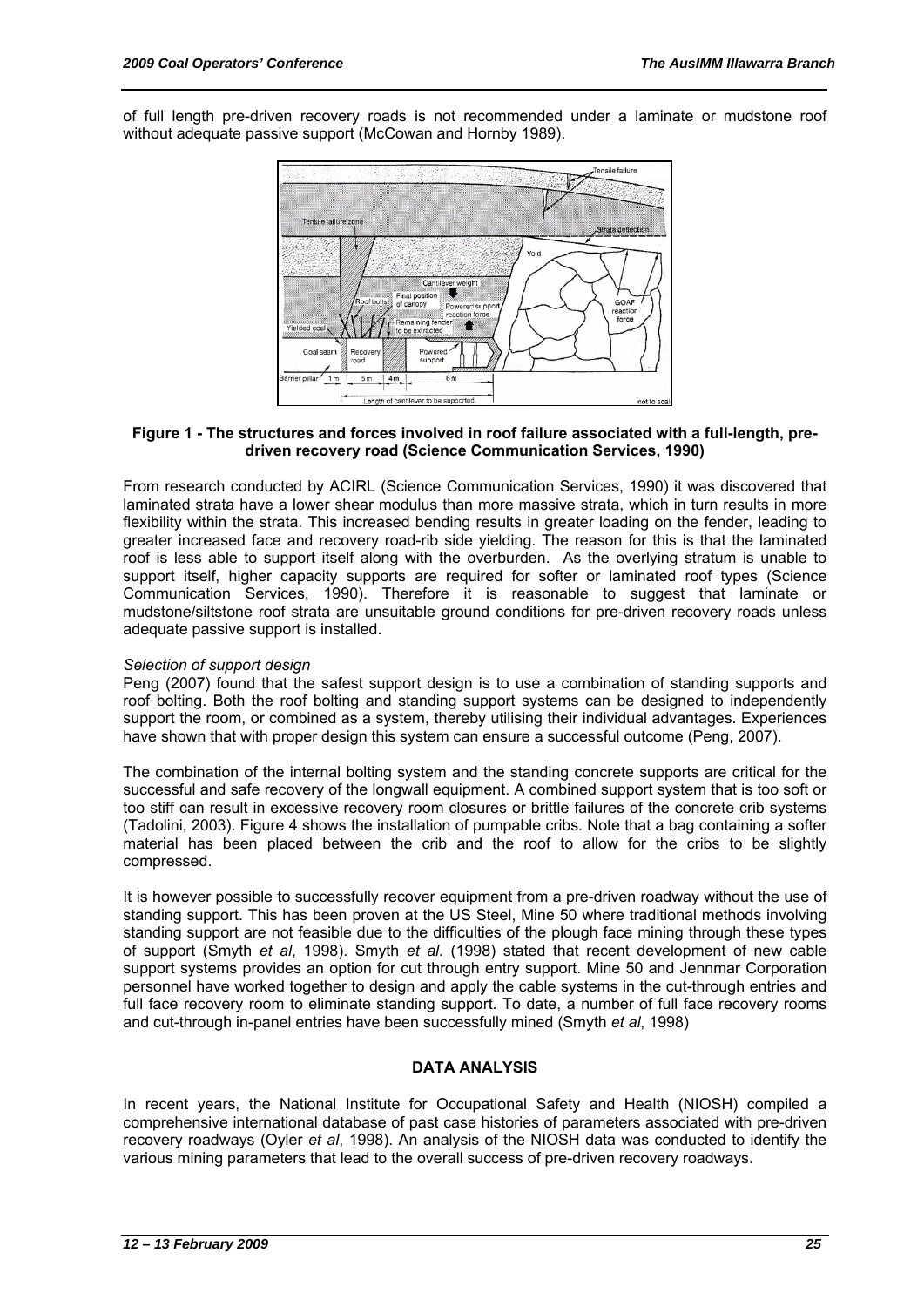

**Figure 4 - Installation of pumpable cribs (Peng, 2007)** 

#### **Effect of mining parameters on pre-driven recovery roadways**

The mining parameters that were analysed included:

- **Floor strength**
- Depth of extraction
- Coal mine roof rating (CMRR)
- Seam height
- Panel width
- Room length
- Shield capacity
- Roof density index (RDI)
- Standing support
- Advance rate

The outcome of the pre-driven roadways were categorised into three groups. These were:

- Successful outcome
- Failure due to face break or roof fall
- Failure due to major overburden weighting

Each parameter was individually graphed to observe the impact that it had on the success of this mining method. From the data analysis it was found that floor strength, depth of extraction, CMRR, RDI, standing support and advance rate were parameters that had the most influence on the success of pre-driven roadways.

#### *Floor Strength*

A higher percentage of weighting failures occurred in mines with soft floor conditions as seen in Figure 5. In some conditions where the fender pillar is thin and likely to punch into the floor, the potential for failure may be increased due to soft floor conditions. However in some successful soft floor cases, the soft floor conditions were credited with delaying the fender yield and therefore contributing to the success of the recovery room.

#### *Depth of Extraction*

A wide range of cover depths from case histories were included in the analysis. However there was no strong relationship found between depth of extraction and major failure due to overburden weighting (Figure 6). Generally, it can be seen from Figure 6 that failures due to face breaks or roof falls were somewhat more likely to occur at greater depths. This is most likely due to the increase in horizontal stresses on the surrounding strata of the pre-driven recovery roadway in the deeper mines. Also due to the increase in horizontal stress, deeper mines typically install higher densities of roof reinforcement to help compensate for these stresses.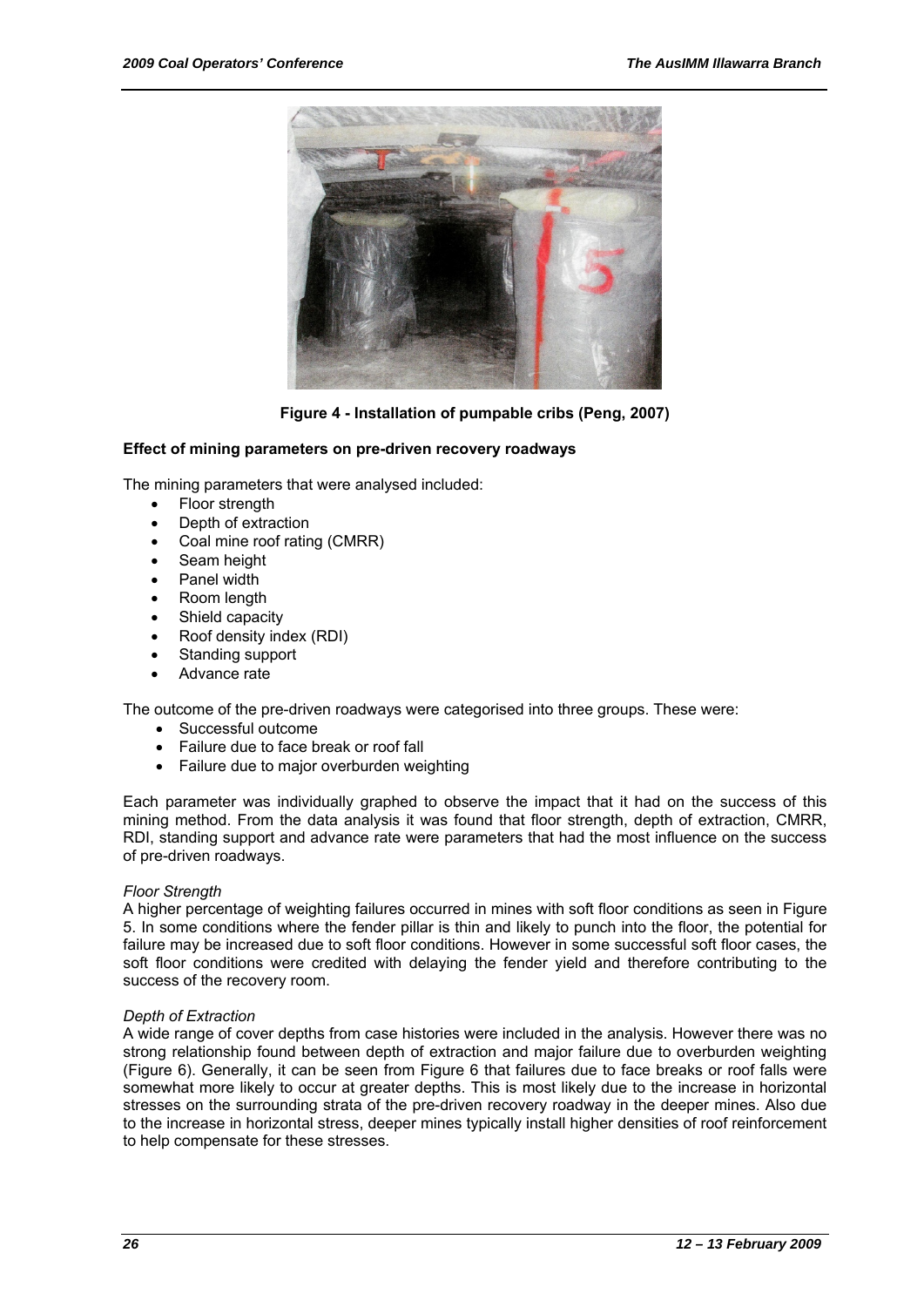

**Figure 5 - Histogram showing impact of floor conditions on recovery roadway outcomes** 



**Figure 6 - Histogram showing impact of depth of cover on recovery roadway outcomes** 

# *Coal Mine Roof Rating*

A very strong correlation was found between CMRR and weighting failures as showed in Figure 7. All of the six weighting failures occurred where the roof was relatively weak (CMRR< 50). This provides an indication that if the CMRR is less than 50 then unless the roof is heavily supported; weighting failures are likely to occur. However there is less evidence of roof falls being related to roof strength.

# *Mining Rate*

A slow mining rate seemed to be a strong predictor of both types of failure. It can be seen in Figure 8 that even though the same amount of failures occurred a higher percentage of failures were associated with slow mining rates compared to normal mining rates.

This is why it is extremely important that the longwall is stopped around 30m before the fender pillar and is fully serviced. This ensures that breakdowns are less likely to occur which will reduce the advance rate of the longwall face during this critical stage of operation.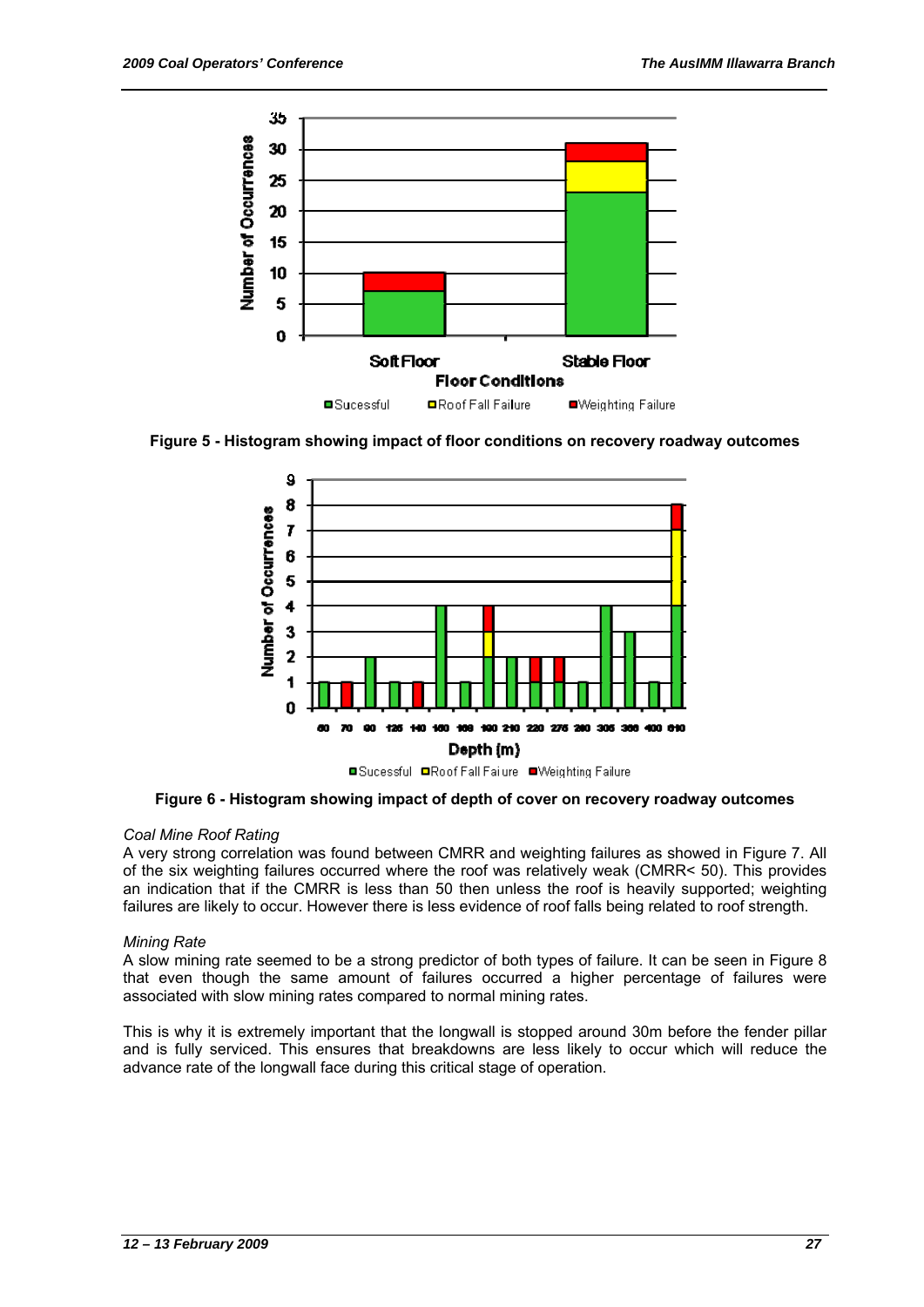

**Figure 7 - Histogram showing impact of CMRR on recovery roadway outcomes** 



**Figure 8 - Histogram showing impact of mining rate on recovery roadway outcomes** 

#### *Roof Reinforcement*

Roof reinforcement includes all intrinsic support elements such as roof bolts, cable bolts, and trusses. The reinforcement is quantitatively measured by determining the load capacity of each element per unit area of roof supported by the element and multiplied by the length of the element.

This Reinforcement Density Index (RDI) has the units of MPa.m. It can be observed from Figure 9 that heavy roof reinforcement was apparently successful in reducing the incidence of roof fall type failures. However roof reinforcement was not successful in preventing weighting failures.

# *Standing Support*

Figure 10 shows that standing support has a dramatic influence on the success of pre-driven recovery rooms. A characteristic of every one of the weighting failures is the lack of standing support.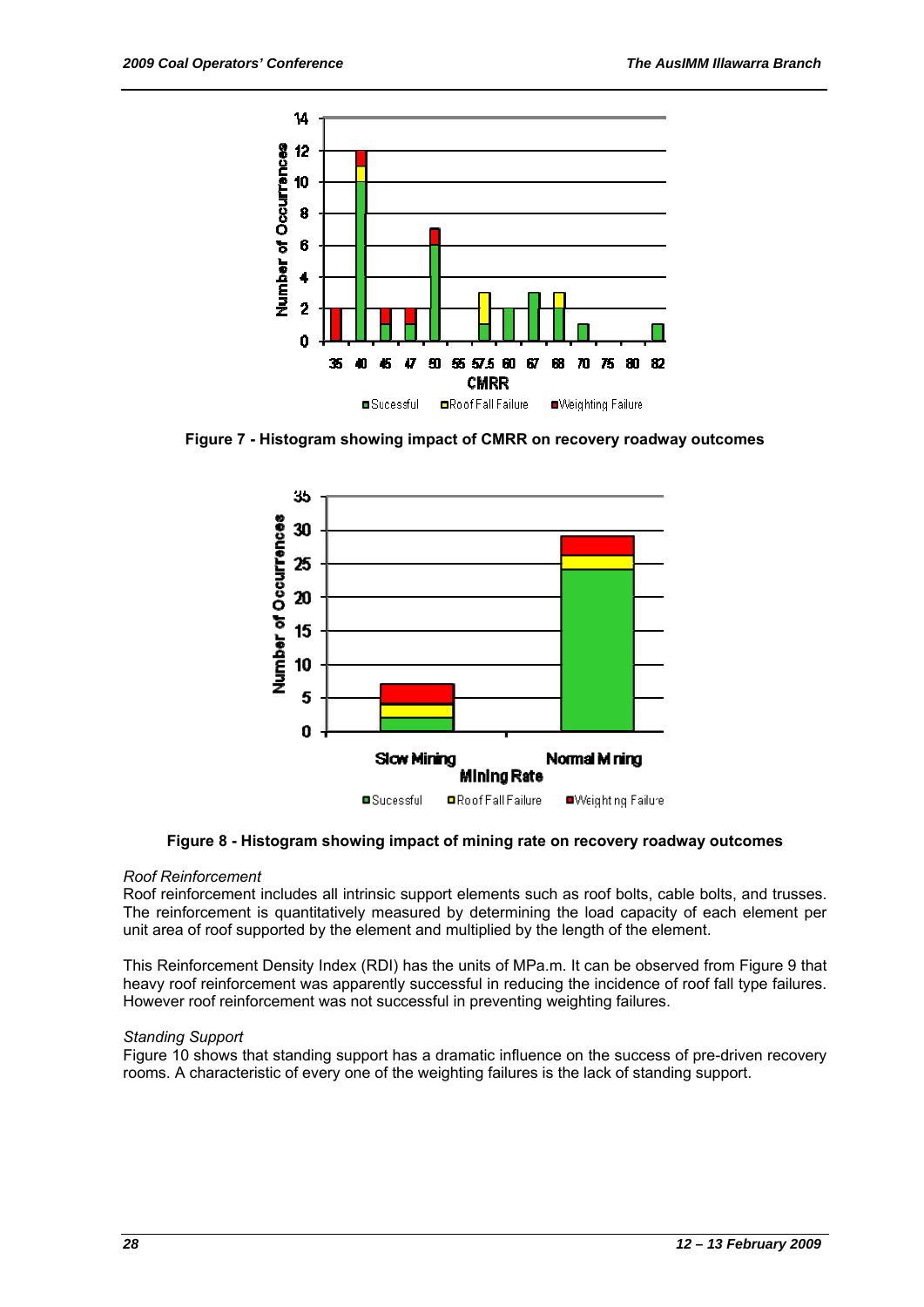

**Figure 9 - Histogram showing impact of RDI on recovery roadway outcomes** 

It has been recorded in two instances where after a severe weighting failure developed in a room without standing support, adjacent rooms were mined successfully with standing support (Oyler *et al*, 1998). From these cases it has been indicated that standing support can be the difference between success and failure of a pre-driven recovery operation.





#### **Multivariate analyses**

A multivariate analysis was used to obtain a possible insight into the parameters that most influenced pre-driven roadways and help set particular design guidelines.

#### *CMRR and Standing Support*

Weighting failures are closely associated with CMRR and standing support as shown by Figure 11. A highly significant relationship indicates that when the CMRR was greater than 50, little support was necessary. It can be seen from Figure 11 that for a CMRR equal to 40, the successful cases used a standing support density of at least 1.0 MPa. For CMRR values ranging from 45-50, standing support densities as low as 0.5 MPa were sufficient in preventing or controlling weighting failures. However the cost of standing support is small compared to the cost of a weighting failure, and therefore it is recommended that the observations from Figure 11 should not be taken as a recommendation to estimate standing support.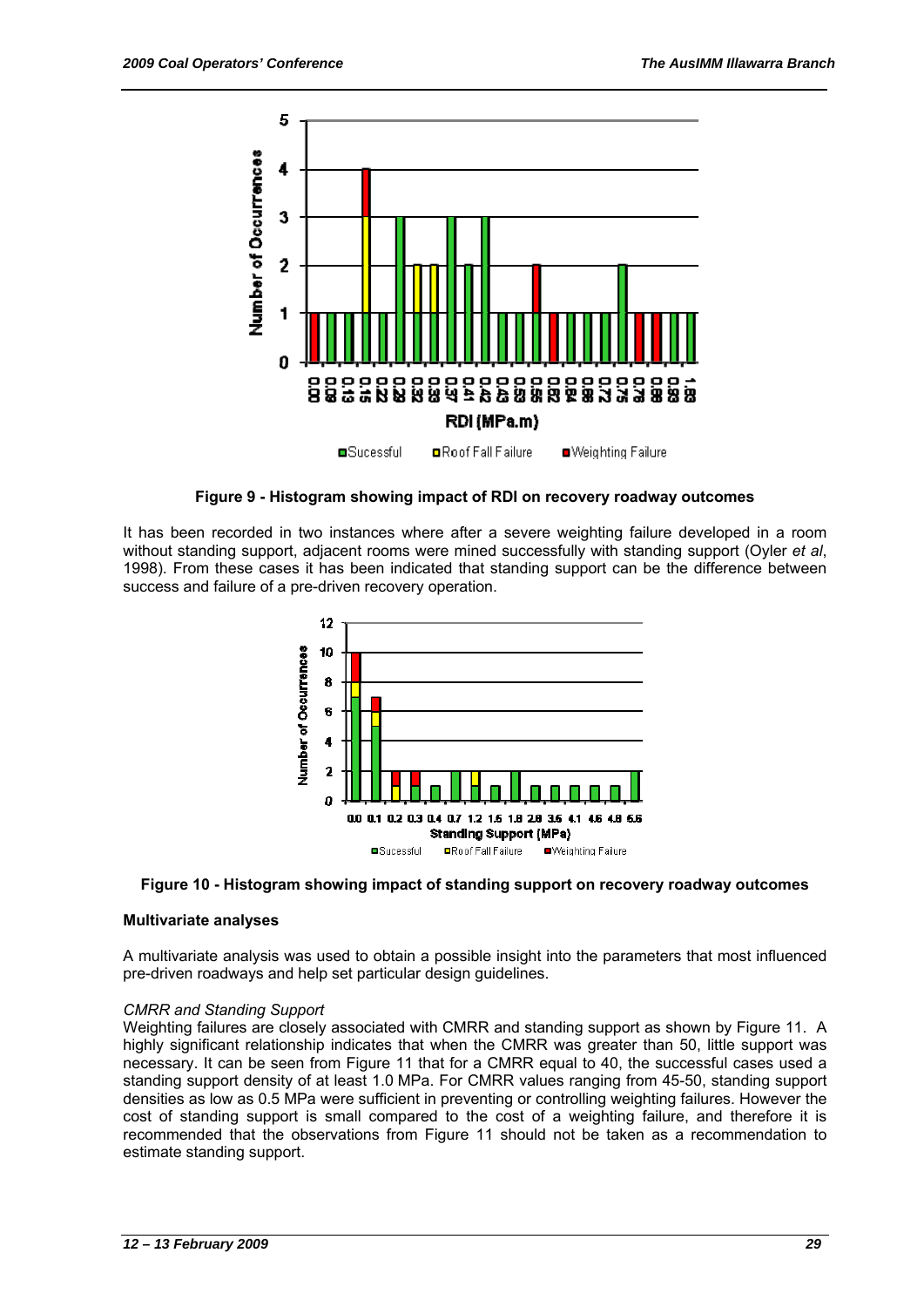

**Figure 11 - Combined influence of CMRR and standing support density on recovery roadway outcomes** 

#### *RDI and Standing Support*

From the multivariate data analysis it was discovered that the majority of pre-driven roadway failures were associated with either a low density or no standing support and a low RDI (Figure 12). The majority of the failures were associated with roadways where the standing support density was less than 0.5 MPa. In terms of roof reinforcement, the majority of pre-driven roadway failures were recorded where the RDI was less then 0.8 MPa.m.



#### **Figure 12 - Combined influence of RDI and standing support on recovery roadway outcomes**

Figure 12 indicates if a particular pre-driven roadway has standing support less than 0.5 MPa and a RDI less than 0.8 MPa.m, then the likelihood of failure is dramatically increased. It was recorded that 8 out of the 20 cases (40%) that used a combination of support in this range encountered failures of predriven roadways.

From the analysis it can be observed that the majority of successful cases used high densities of standing support to counteract the need for high densities of roof support. On the other hand, high densities of roof support have also been used to offset the need of high densities of standing support.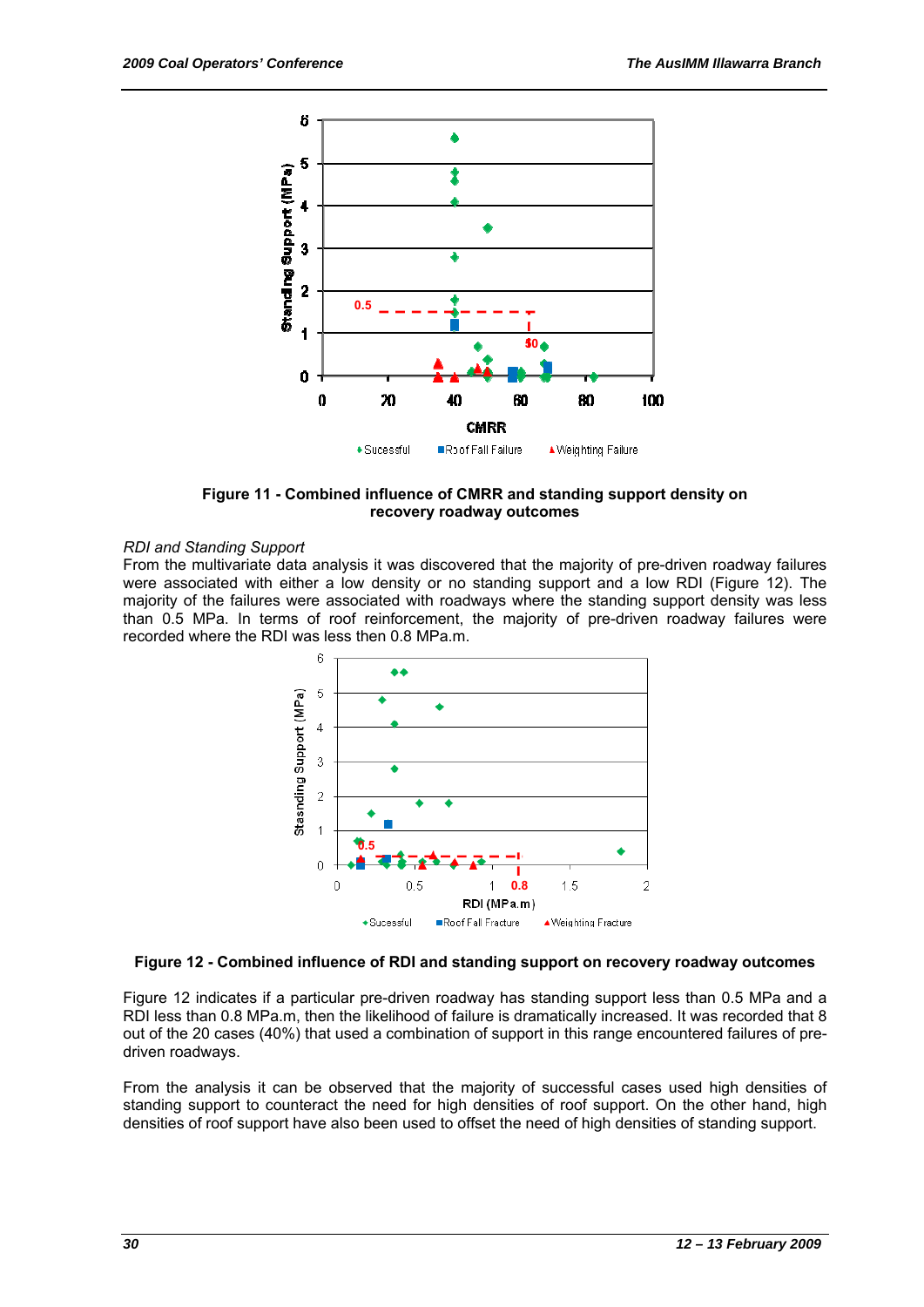#### **PRE-DRIVEN RECOVERY EVALUATION PROGRAM**

Microsoft Excel was used to develop a program to evaluate the feasibility of using pre-driven recovery based on the most significant parameters identified as having an influence on a successful outcome.

#### **Development of the program**

The final version of the Pre-driven Recovery Evaluation Program (PREP) can be seen in Figure 13.

The evaluation program was created using the Developer tab in Microsoft Excel 2007. From the data analysis six of the most influential parameters of pre-driven roadways were selected to be incorporated into the evaluation program. Scroll bars and list boxes were incorporated into the program to allow the user to clearly see what option they have chosen and reduce the chance of selection errors from occurring.

An evaluation of the inputs into the program is provided so that the user can clearly understand the feasibility of their particular pre-driven roadway. The evaluation has four possible outcomes based on the total value from each of the parameters:

- Strongly Recommended (100-75)
- Recommended (75-50)
- Not Recommended (50- 25)
- Strongly Not Recommended (25-0)

Also a bar graph was incorporated into the program and linked to the overall result to provide a visual rating out of one hundred.

The data for each parameter along with the formulas used to calculate the overall rating was hidden in a second sheet so that the user of the program would not be confused by the data. For each of the parameters a formula was applied to weight the data based on the importance and overall impact that each particular parameter had on the overall success of the pre-driven roadway.

Conditional Formatting was also applied to the program to give the user a visual response to the result of the recommendation. A colour scheme ranging from red (strongly not recommended) to green (strongly recommended) was used as this gave a recognisable and distinct indication of the result.

Clear instructions on how to activate the program are also provided. In order to use the program the developer tab must be activated followed by enabling the macros. The file must then be closed and reopened before the program can be used.

Figure 13 represents the best case scenario for the pre-driven recovery evaluation program. The best case is given when the following parameters are entered into the program:

- CMRR is high
- Floor strength is Normal (>20MPa)
- Depth of Extraction is shallow
- RDI is high
- Standing Support is high
- Mining Rate is high

#### **Testing the Program**

Values from the case histories were entered into the program to ensure that it provided the correct result.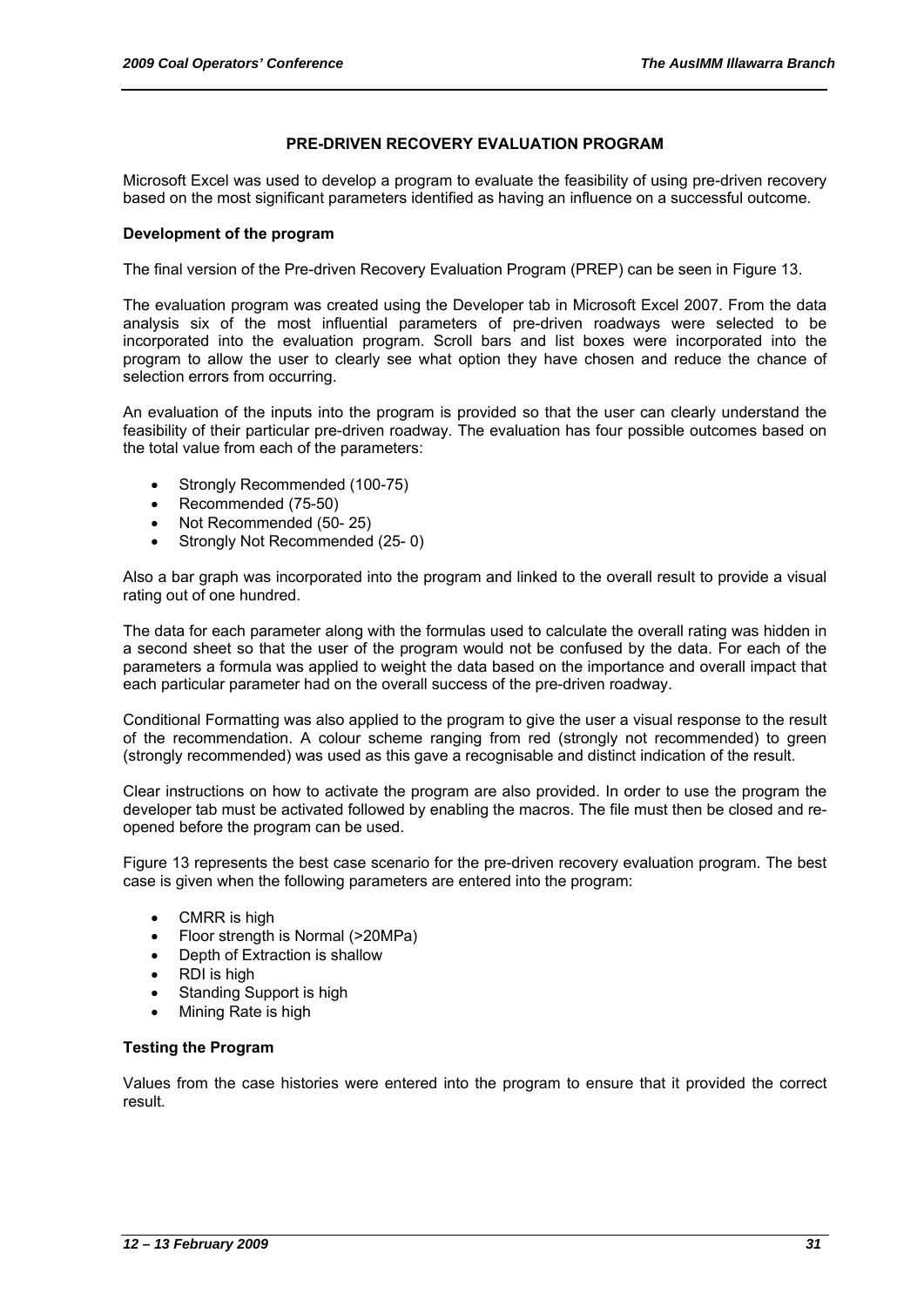



#### *Example of a Successful Outcome*

The parameters from Table 1 were entered into the Pre-driven Recovery Evaluation Program.

| Country                     | Australia  |
|-----------------------------|------------|
| <b>State</b>                | <b>NSW</b> |
| No. of Rooms                | 4          |
| Soft Floor                  | Nο         |
| Depth (m)                   | 290        |
| <b>CMRR</b>                 | 50         |
| Seam Height (m)             | 3          |
| Panel Width (m)             | 200        |
| Room Length (m)             | 200        |
| <b>Shield Capacity (t)</b>  | 590        |
| RDI MPa.m                   | 1.83       |
| <b>Standing Support MPa</b> | 0.4        |
| <b>Slow Mining</b>          | Nο         |
| Outcome                     | Successful |

#### **Table 1 - Parameters for a successful outcome**

Figure 14 shows that the program provided the correct result for the given parameters and it is recommended that pre-driven recovery be used.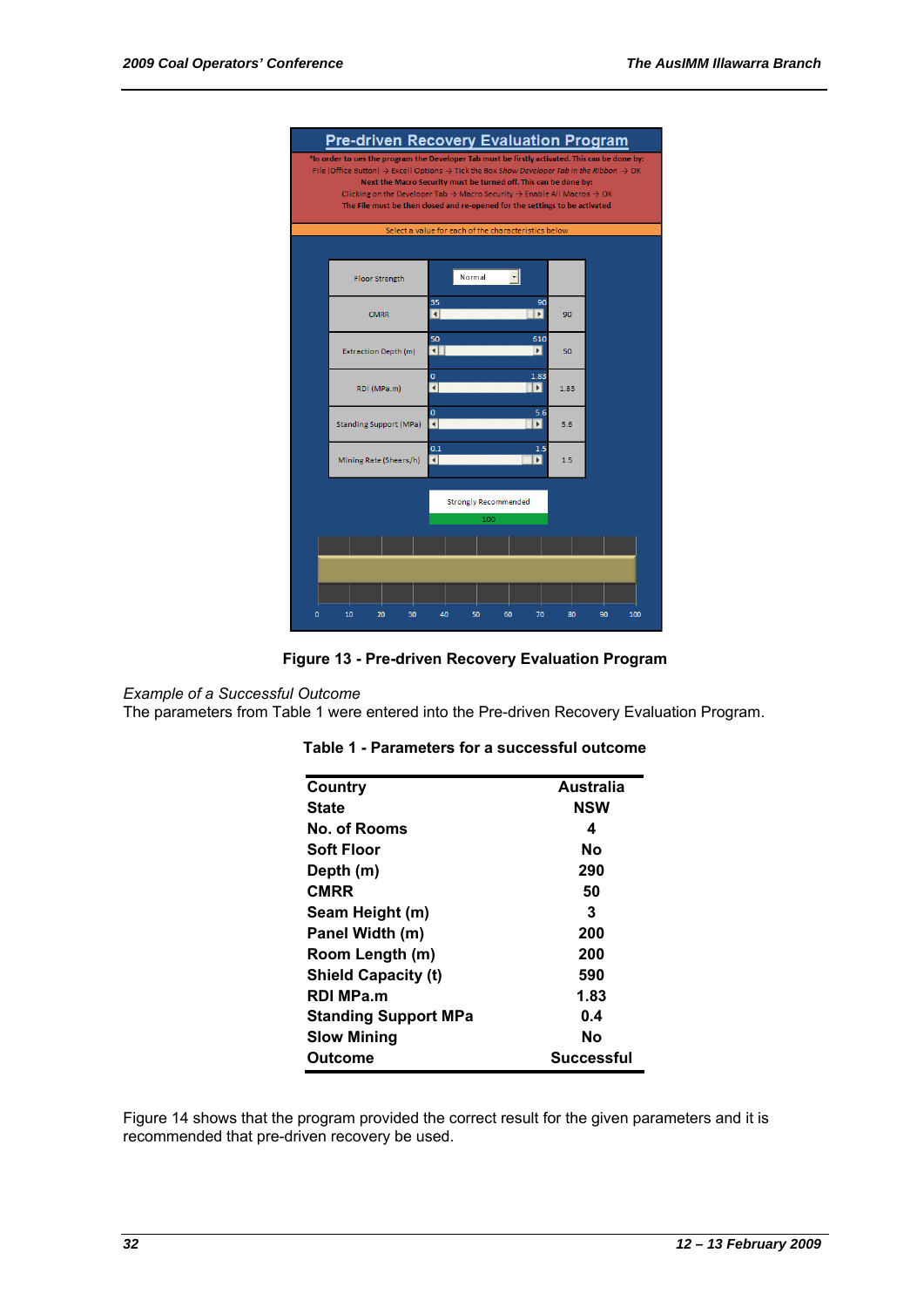

# **Figure 14 - Results of a successful outcome**

*Example of Failure Due to Face Break or Roof Fall* 

The parameters from Table 2 were entered into the Pre-driven Recovery Evaluation Program.

| Country                     | US             |
|-----------------------------|----------------|
| <b>State</b>                | МD             |
| No. of Rooms                | 1              |
| <b>Soft Floor</b>           | No             |
| Depth (m)                   | 190            |
| <b>CMRR</b>                 | 40             |
| Seam Height (m)             | 2.6            |
| Panel Width (m)             | 229            |
| Room Length (m)             | 229            |
| <b>Shield Capacity (t)</b>  | 599            |
| <b>RDI MPa.m</b>            | 0.33           |
| <b>Standing Support MPa</b> | 1.2            |
| <b>Slow Mining</b>          | Yes            |
| <b>Outcome</b>              | <b>Failure</b> |

#### **Table 2 - Parameters for failure- face break or roof fall**

As shown by Figure 15 the program provided the correct evaluation and gave a result of 'Not Recommended'. This was mainly due to the fact that the majority of the parameters were less than average and the mining rate was slow.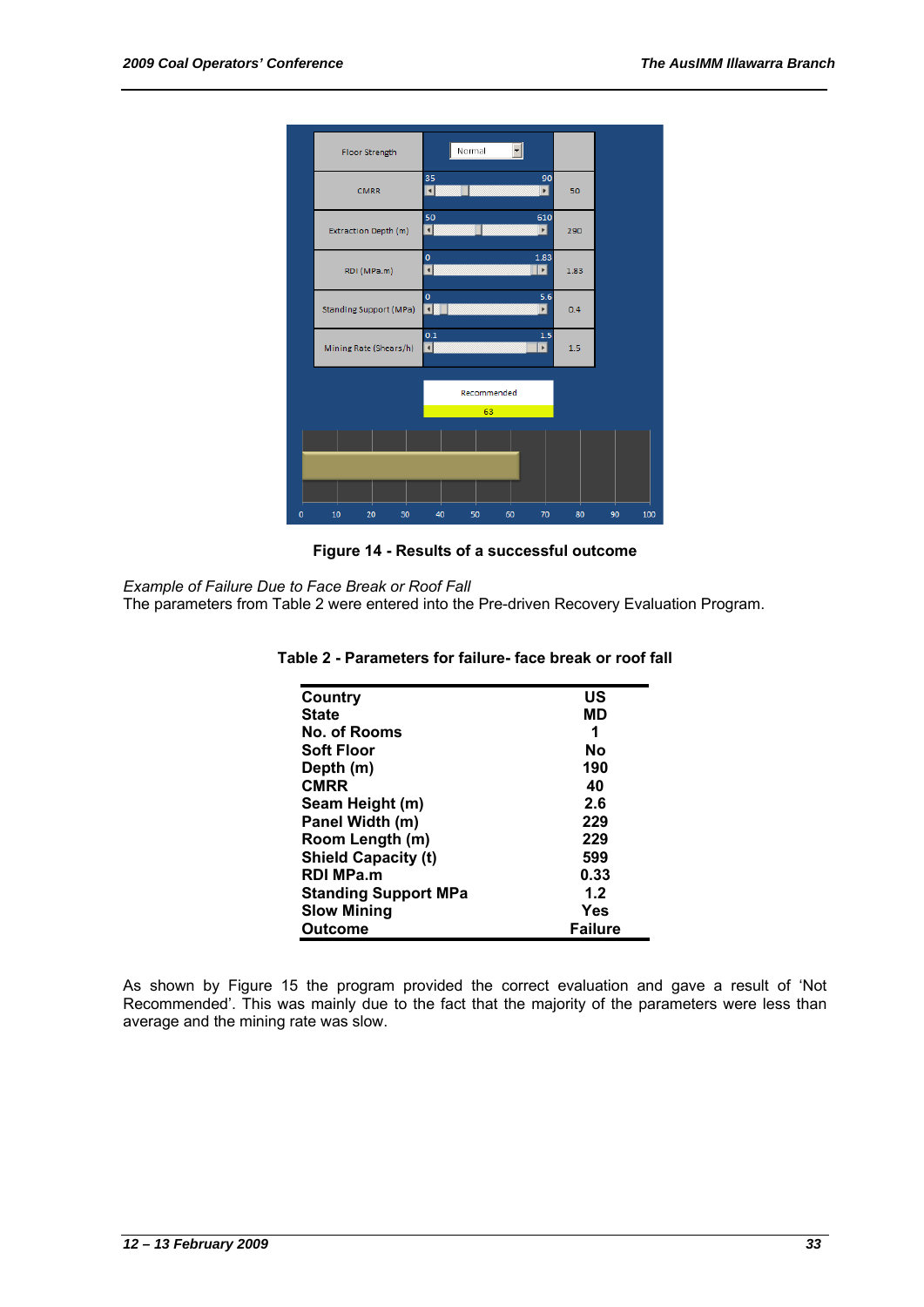

**Figure 15 - Results for failure due to face break or roof fall**

*Example of Failure Due to Major Overburden Weighting*  The parameters from Table 3 were entered into the Pre-driven Recovery Evaluation Program.

| Country                     | S. Africa      |
|-----------------------------|----------------|
| <b>State</b>                |                |
| No. of Rooms                | 1              |
| <b>Soft Floor</b>           | Yes            |
| Depth (m)                   | 70             |
| <b>CMRR</b>                 | 35             |
| Seam Height (m)             | 3              |
| Panel Width (m)             | 200            |
| Room Length (m)             | 100            |
| <b>Shield Capacity (t)</b>  | 327            |
| <b>RDI MPa.m</b>            | 0.55           |
| <b>Standing Support MPa</b> | 0              |
| <b>Slow Mining</b>          | Yes            |
| <b>Outcome</b>              | <b>Failure</b> |

**Table 3 - Parameters for failure - major overburden weighting** 

Figure 15 shows that the program provided the correct result and gave a result of 'Strongly Not Recommended'. This was mainly due to the mine having a low CMRR and no standing support. It also had a soft floor and a slow mining advance rate.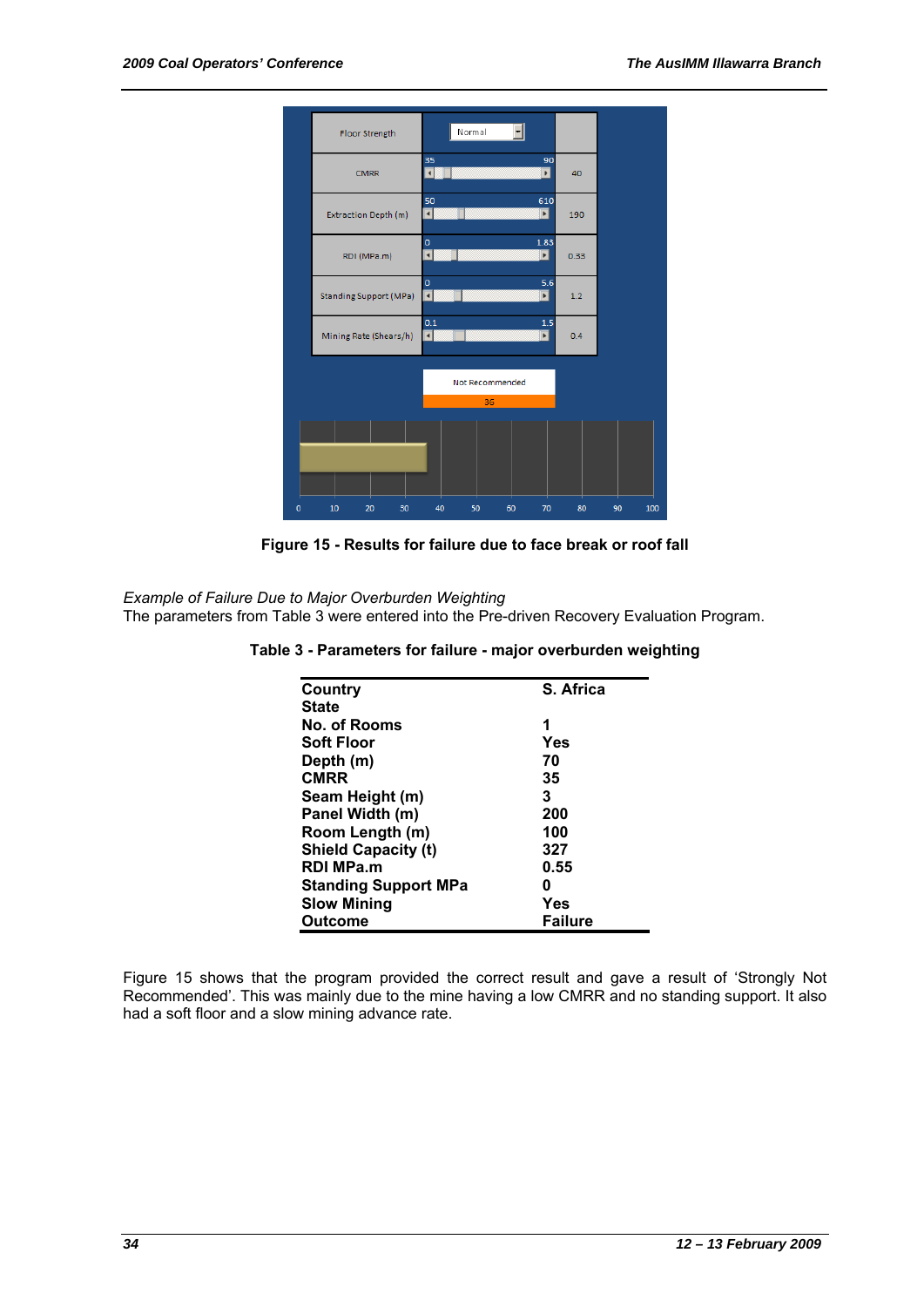

**Figure 16 - Results for failure due to major overburden weighting** 

# **CONCLUSIONS**

Pre-driven longwall recovery rooms can be used to safely recover longwall equipment from the current coal panel. This particular method can also reduce the time needed to extract the longwall equipment as support is applied to a pre-driven room prior to the longwall face reaching the take-off point. Therefore the longwall can maintain a constant advance rate compared to the conventional method where considerable production delays occur due to face preparation.

It has been recommended that the use of full length pre-driven recovery roads under laminate or mudstone/siltstone roof strata was found by research and experience to be a high risk operation from which the derived benefit was not feasible. It was also found that the combination of the internal bolting system and the standing concrete supports are critical for the successful and safe recovery of the longwall equipment.

Although there have been some catastrophic failures in the past from the use of pre-driven roadways, the majority of pre-driven roadway operations have proven to be successful. It was discovered from the data analysis that floor strength, depth of extraction, CMRR, RDI, standing support and advance rate all play a vital role in the success of pre-driven recovery. These parameters along with their individual amount of influence on the final outcome were incorporated into an Excel macro-driven program, the *Pre-driven Recovery Evaluation Program*. This program has been designed to be user friendly and clearly display the final recommendation both numerically and visually as to whether the use of a pre-driven recovery roadway will produce a successful outcome.

The *Pre-driven Recovery Evaluation Program* will provide excellent assistance for new longwall mining operations as well as current operations desiring to change to pre-driven recovery to assess the feasibility of this particular method for longwall equipment recovery. It is however recommended that the program only be used as a guide and if pre-driven recovery is being strongly considered, that a strata specialist be used to fully assess the situation.